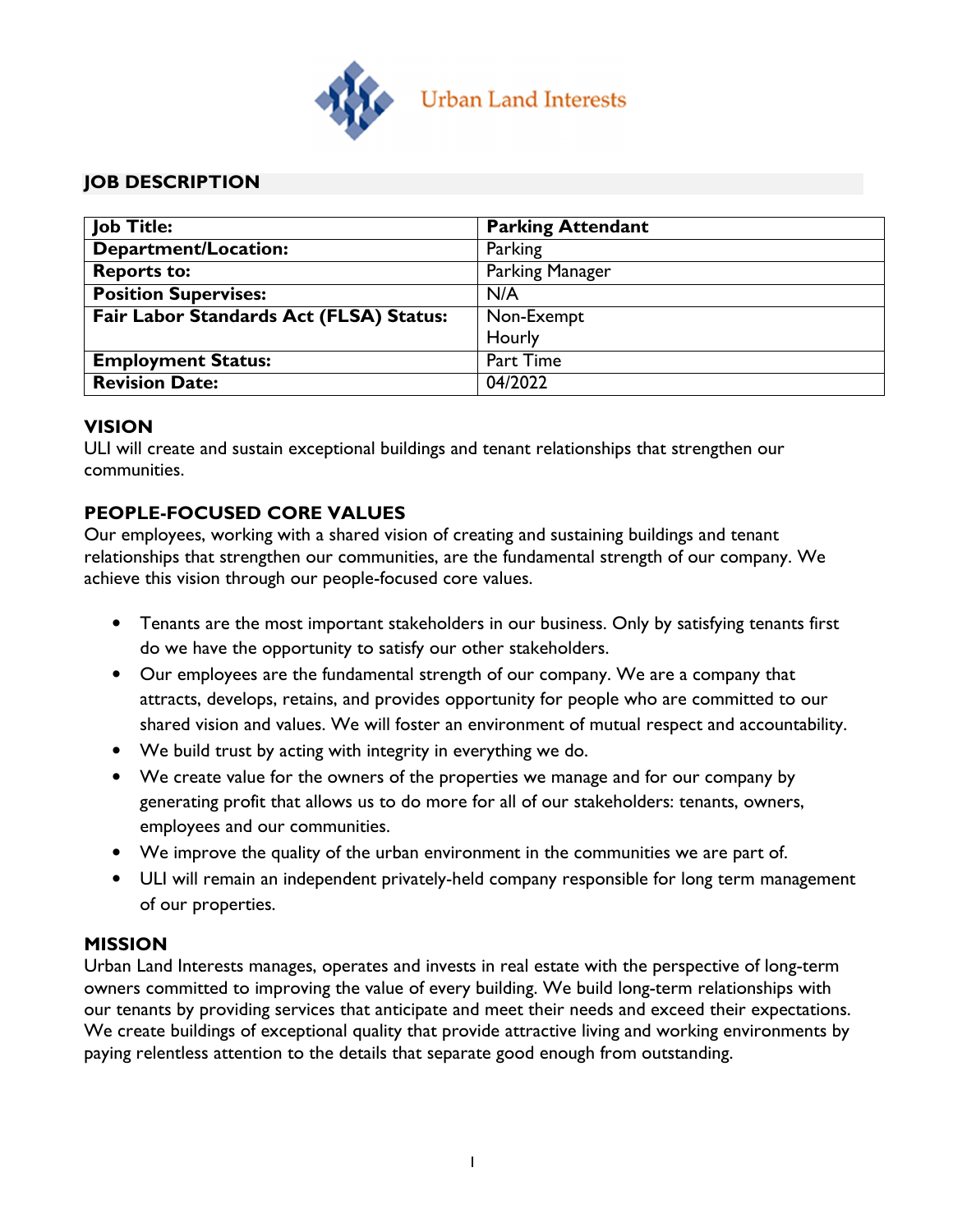

# JOB SUMMARY

Overall responsibility/accountability for all aspects of parking booth operations, including recording, handling, and depositing money from all parking-related operations.

## ESSENTIAL FUNCTIONS & RESPONSIBILITIES

- Provide a courteous and professional service to all customers, vendors, coworkers and managers. "Treat others as you would want to be treated."
- Accurately cashier hourly and validation transactions.
- Accurately record tickets, validations and pre-paid tickets on cashier sheet.
- Accurately complete and submit all required paperwork for each shift
- Keep parking booth neat and clean during your shift.
- Clear trash and debris from each station throughout the shift, reporting any maintenance or additional clean up required, such as potholes, missing or broken signage, or other hazards.
- Accurately inventory pay stations, collecting and recording all cash or cash equivalents from each station, and securing all collected monies.
- Accurately inventory parking lot, recording and crediting vehicles for payments received and noting vehicles displaying valid permits.
- Properly deposit, in the designated bank, all monies or cash equivalents and accompanying documentation at the end of each shift, or when five deposit bags or when a specified cash threshold has been collected.
- Change rates at stations, as directed.
- Issue parking violation and "parking owed" notices to vehicles without payment or valid permit, accurately recording vehicle information as required.
- Perform data entry, using electronic devices.
- Inspect and verify location signage and rates
- Protect company property and/or equipment from damage or loss
- Patrol area to prevent thefts from parked automobiles.
- Complete an incident report for claims of damage or to document any unusual incidents during shift
- Accurate completion and submission of time cards at end of your last shift before the pay period ends.
- Maintain a clean, neat, professional appearance at all times. While on the job, wear the designated uniform, if required, and display identification badge.
- Other duties as required.

### JOB KNOWLEDGE, SKILLS & ABILITIES

- Ability to add, subtract, multiply and divide with 10's and 100's. Ability to perform these operations using units of American money.
- Able to apply common sense when performing duties and follow written and oral instructions.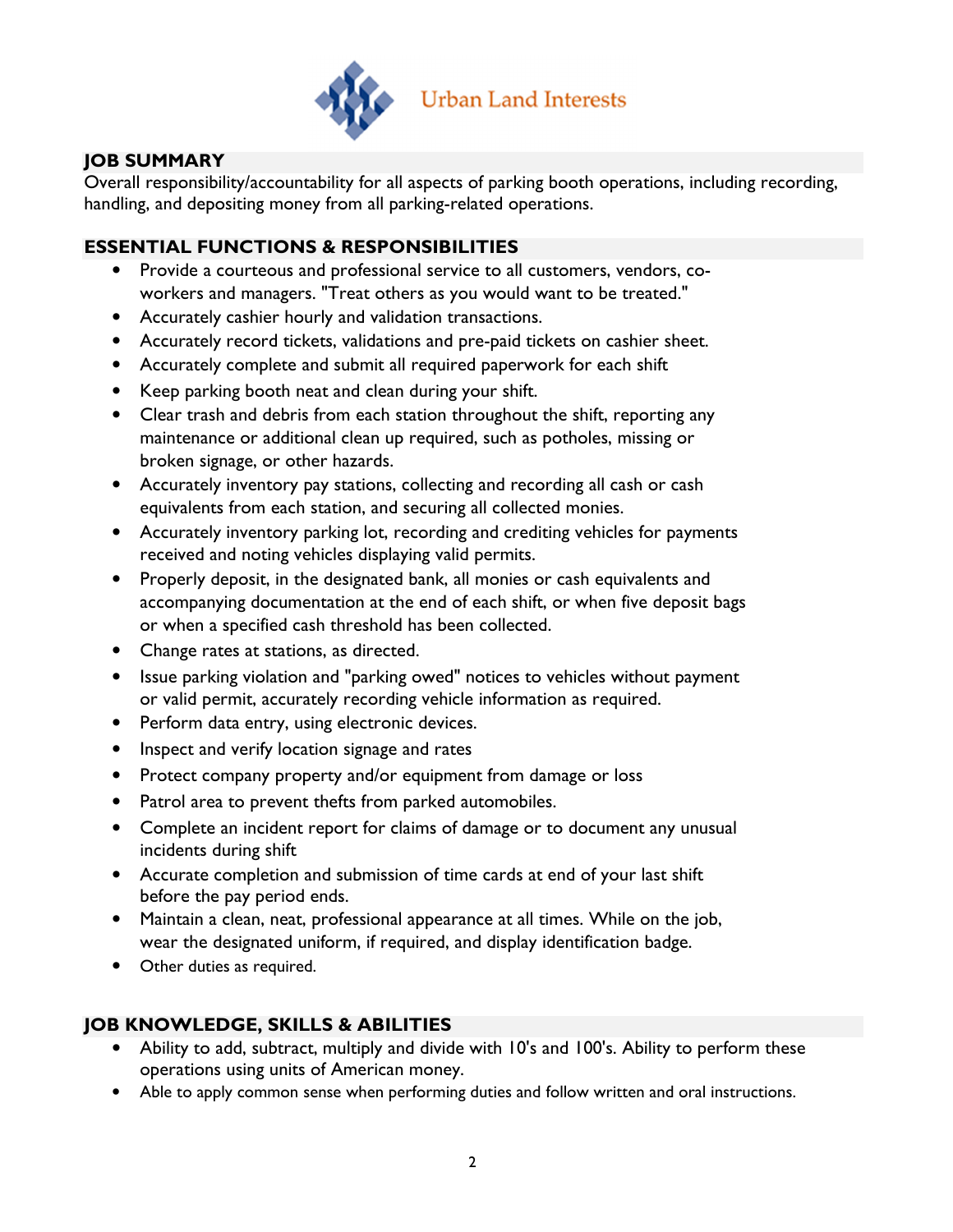

• Ability to deal with problems involving a few concrete variables in standardized situations.

### EDUCATION/CERTIFICATION/LICENSURE

• No education or certifications required

### EXPERIENCE

• One to three months related experience or training desirable.

#### WORKING CONDITIONS

- Frequent exposure to wet and/or humid conditions, fumes, or airborne particles and outside weather conditions
- The work environment noise level is usually moderate and occasionally loud.
- Able to transfer/relocate to another facility/location without notice at any time.

### PHYSICAL REQUIREMENTS

|                  | <b>NOT</b><br><b>REQUIRED</b> | <b>OCCASIONALLY</b><br>(33%) | <b>FREQUENTLY</b><br>(66%) | <b>CONTINUOUSLY</b><br>(100%) |
|------------------|-------------------------------|------------------------------|----------------------------|-------------------------------|
| <b>Standing</b>  |                               |                              | $\boldsymbol{\mathsf{x}}$  |                               |
| <b>Walking</b>   |                               |                              | $\boldsymbol{\mathsf{x}}$  |                               |
| <b>Sitting</b>   |                               |                              | $\boldsymbol{\mathsf{x}}$  |                               |
| <b>Lifting</b>   |                               | $\pmb{\mathsf{x}}$           |                            |                               |
| <b>Carrying</b>  |                               | $\boldsymbol{\mathsf{x}}$    |                            |                               |
| <b>Pushing</b>   |                               | $\boldsymbol{\mathsf{x}}$    |                            |                               |
| <b>Pulling</b>   |                               | $\boldsymbol{\mathsf{x}}$    |                            |                               |
| <b>Climbing</b>  |                               | X                            |                            |                               |
| <b>Balancing</b> |                               | X                            |                            |                               |
| <b>Stooping</b>  |                               | X                            |                            |                               |
| <b>Kneeling</b>  |                               | X                            |                            |                               |
| <b>Crawling</b>  |                               | $\mathsf{X}$                 |                            |                               |
| <b>Reaching</b>  |                               | $\mathsf{X}$                 |                            |                               |
| <b>Handling</b>  |                               | $\mathsf{X}$                 |                            |                               |
| <b>Speaking</b>  |                               |                              |                            | $\boldsymbol{\mathsf{x}}$     |
| <b>Hearing</b>   |                               |                              |                            | $\pmb{\times}$                |